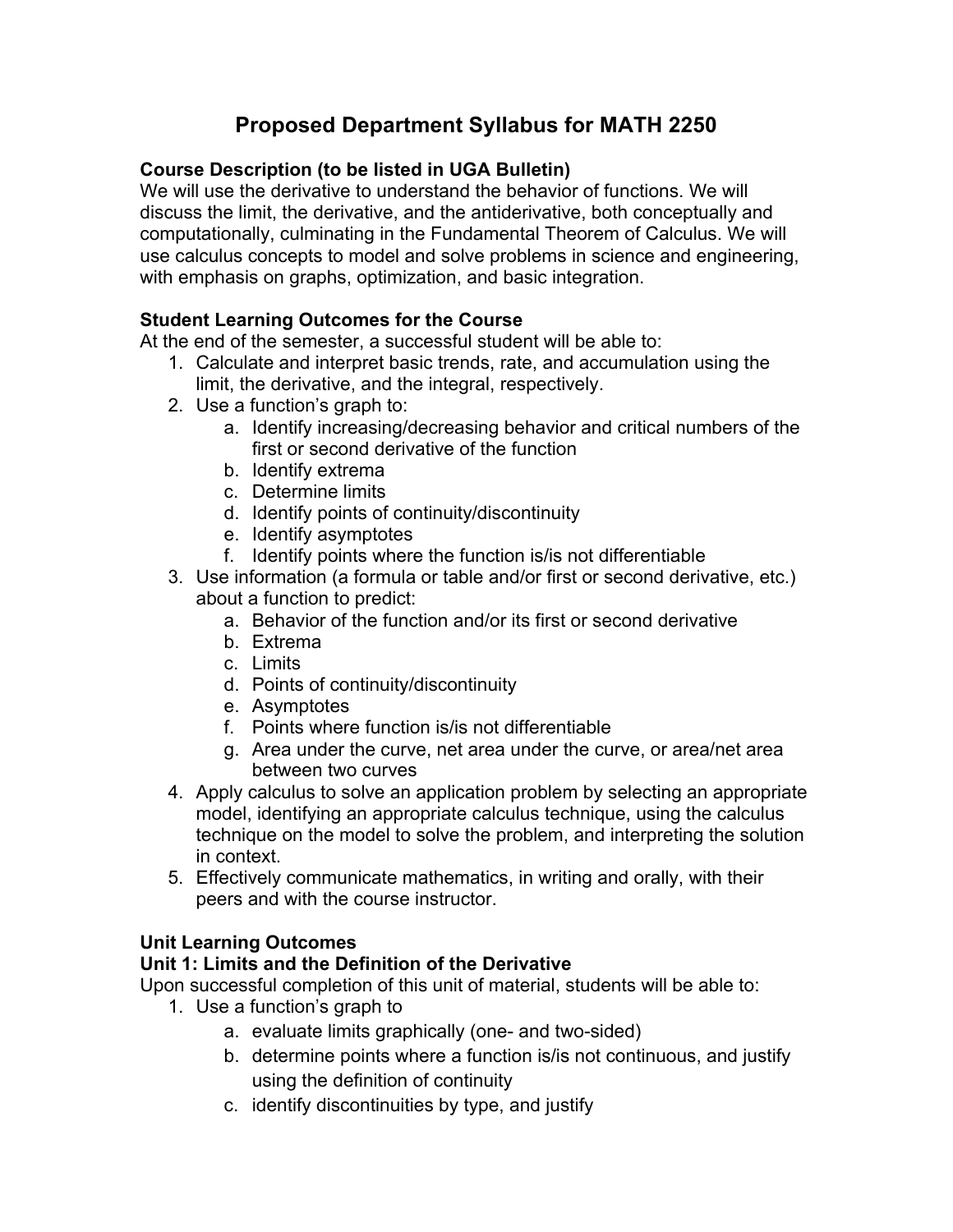- d. determine any horizontal and vertical asymptotes
- 2. Use a formula for a function to
	- a. evaluate limits (one- and two-sided) algebraically
		- i. Using direct substitution ("plug-in") when appropriate
		- ii. Using algebraic manipulation to eliminate indeterminate forms
		- iii. Using key properties of essential functions such as absolute value, sine and/or cosine, e^x (e.g. signs, periodicity, domain, range, end behaviors)
		- iv. Using appropriate reasoning about infinity and/or 0
	- b. determine points where a function is/is not continuous, and justify using the definition of continuity
	- c. identify discontinuities by type, and justify
	- d. predict a function's vertical and horizontal asymptotes (if any) using limits, and justify your answer (checking zeroes or leading coefficients and/or powers is not enough)
- 3. Use the Intermediate Value Theorem to predict function behavior, including zeroes of the function.
- 4. Calculate and interpret secant slope (average rate of change, average velocity).
- 5. Use the definition of the derivative to calculate the derivative (slope of the curve, instantaneous rate of change, instantaneous velocity):
	- a. at a point
	- b. as a function
- 6. Identify points at which a function fails to be differentiable by using a graph or other information about the function
- 7. Determine an equation of the tangent line to a function at a point
- 8. Use the tangent line to approximate the behavior of the original function
- 9. Interpret the derivative of a function in an applied setting

### **Student Learning Outcomes for Unit 2: The Derivative**

- 1. Calculate derivatives using:
	- a. appropriate combinations of basic differentiation rules: the constant rule, sum rule, difference rule, power rule, constant multiple rule, product rule, quotient rule, and chain rule.
	- b. differentiation formulas for functions involving  $a^{\lambda}x$ , trigonometric functions, functions involving logarithms (with any base), and basic inverse trigonometric functions (arcsin, arccos, and arctan).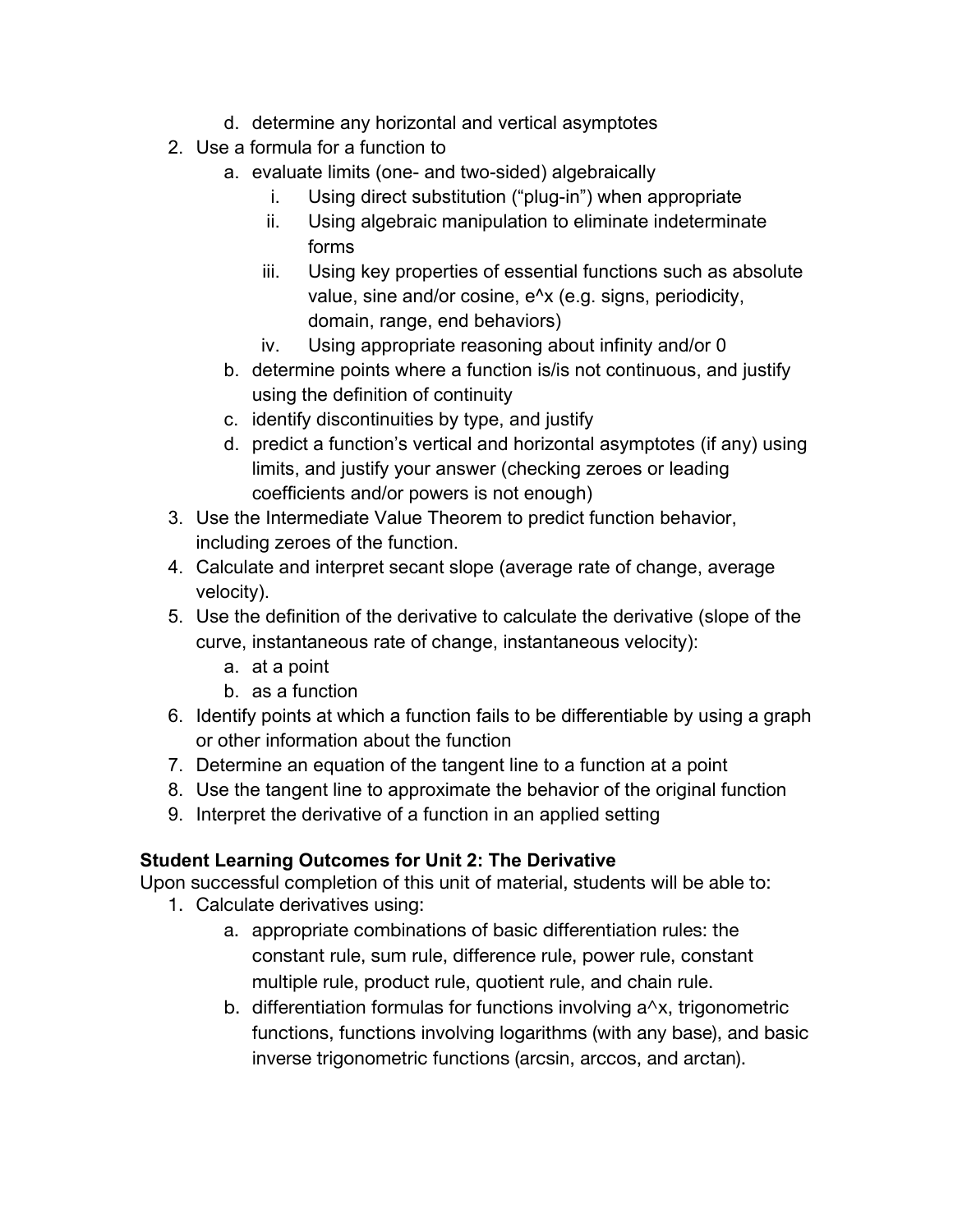- 2. Use the definition of the derivative to prove the sum, constant multiple, and product rules for differentiation, and the differentiation formulas for sine and cosine.
- 3. Calculate and interpret dy/dx when y is given as an implied (i.e. *implicit*) function of x, typically provided as an equation involving both variables x and y. (SLO 3, Midterm 2) Determine special properties of the curve given by the equation:
	- a. Points where the tangent line is horizontal
	- b. Points where the tangent line is vertical
	- c. Points where the tangent line is undefined
- 4. Use implicit differentiation of an appropriate inverse function to verify the differentiation formula for ln(x); use implicit differentiation of an appropriate inverse function to verify the differentiation formulas for arcsin(x), arccos(x), and arctan(x), including justification via an appropriate right triangle diagram or a Pythagorean identity
- 5. Apply the technique of logarithmic differentiation to a function raised to a functional power, and to complicated products, quotients, and powers of functions (and combinations of these types of functions)
- 6. Use the technique of implicit differentiation to solve an application problem by selecting an appropriate model, implicitly differentiating an appropriate equation representing the model to *relate rates of change*, determining any needed quantities in the resulting equation, and interpreting the solution in context
- 7. Determine the linearization and differential of a given function
- 8. Use linearization and/or the differential to solve an application problem by selecting an appropriate model, using linearization and/or differentiation on the model to solve the problem, and interpreting the solution in context.
- 9. Calculate and interpret velocity and acceleration in an application problem.

### **Student Learning Outcomes for Unit 3: Applications of the Derivative**

- 1. Use the mean value theorem to:
	- a. Use a bound on the derivative to restrict the function's behavior
	- b. Provide a rationale for the fact that if  $f'(x)=g'(x)$ , then f and g differ by a constant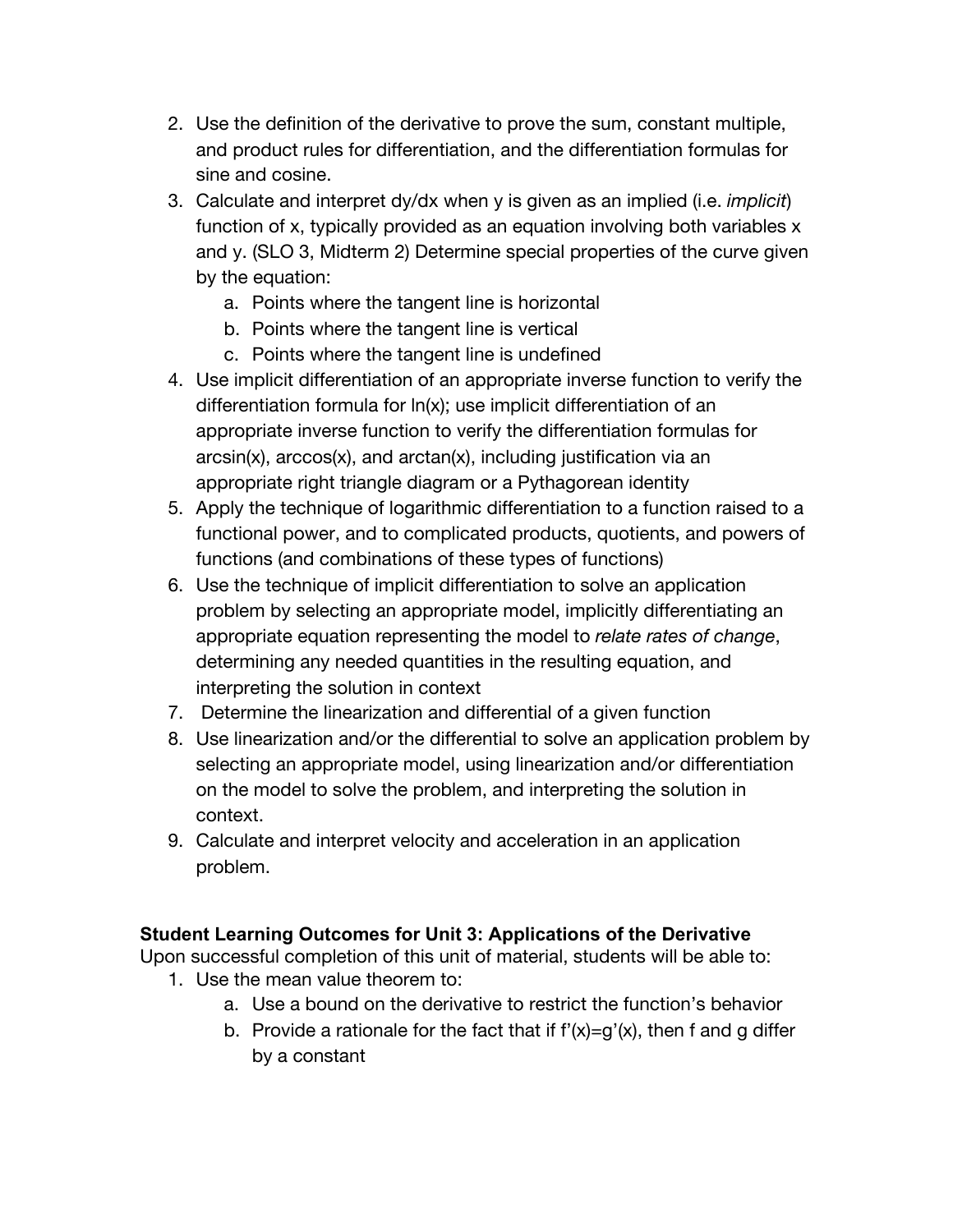- 2. Determine intervals of increase and intervals of decrease; determine intervals where a function is concave up and intervals where it is concave down. Determine relative extrema and inflection points.
- 3. Solve optimization ("max/min") problems, with function and domain provided, using the following techniques:
	- a. Closed interval method for absolute extrema (Extreme Value Theorem)
	- b. First derivative test for relative (local) extrema on an open interval
	- c. Second derivative test for relative (local) extrema on an open interval
- 4. Sketch a function's graph given a graph or information about its derivative; sketch a function's derivative based on a graph or information about the original function
- 5. Sketch the graph of a function by incorporating some or all of the following information: limits, increasing/decreasing behavior and local extrema, concavity and inflection points, and asymptotes.
- 6. Identify a function's relative and/or absolute extrema using the function's graph.
- 7. Use L'Hopital's rule to evaluate a limit which is an indeterminate form.

### **Student Learning Outcomes for Unit 4: Integration**

- 1. Apply calculus to solve an applied optimization ("max/min") problem by
	- a. selecting an appropriate model
	- b. building an appropriate function and domain
	- c. selecting and applying an appropriate optimization technique
	- d. justifying that the extrema is actually absolute (and not just local), if needed, and
	- e. interpreting the solution in context.
- 2. Calculate basic antiderivatives
- 3. Use finite sums to approximate areas under curves and signed area, using:
	- a. An expression that can be plugged directly into a basic calculator and involves only numbers, arithmetic operations, and trigonometric or logarithmic functions, when the sum has at most 10 sub-intervals (with all terms in the sum written out explicitly), using left endpoints, right endpoints, and midpoints
	- b. Sigma notation for large n and left endpoints and right endpoints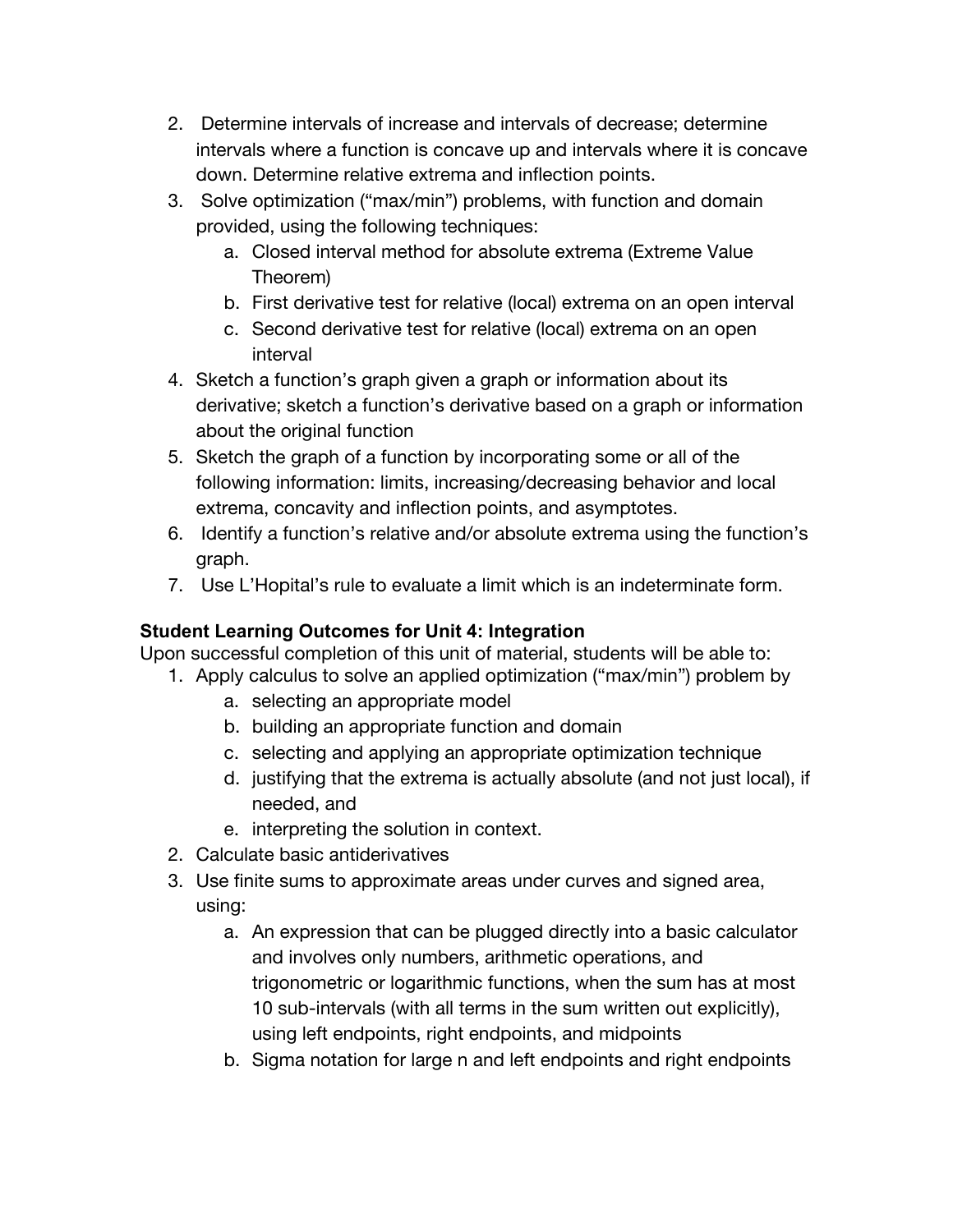- 4. Interpret a finite sum area approximation to decide, and justify, whether the sum provides an over-estimate for the area, under-estimate for the area, or cannot be determined.
- 5. Evaluate a sum written in sigma notation by using summation rules and the summation formulas for constants,  $k, k^2$ , and  $k^3$ , summed from  $k=1$  to  $k=n$
- 6. Express the exact area under a curve as a limit of finite sums.
- 7. Evaluate a limit of finite sums.
- 8. Write a definite integral as a limit of Riemann sums.
- 9. Use a limit of Riemann sums to evaluate a definite integral:
	- a. Over [0,b] using a limit of Riemann sums ("the definition of the definite integral") with left endpoints and right endpoints
	- b. Over [a,b] using a limit of Riemann sums ("the definition of the definite integral") with right endpoints
- 10.Use formulas from geometry to determine definite integrals
- 11.Apply the Fundamental Theorem of Calculus (FTC) to:
	- a. Differentiate a function provided in terms of a definite integral (FTC 1)
	- b. Evaluate a definite integral when the integrand has a known antiderivative (FTC 2)
- 12.Use the Net Change Theorem (FTC 2) to determine and/or approximate the net change of a function over a given interval, where the function represents some sort of physical quantity (e.g. position, distance, weight, etc.).
- 13.Use integration by substitution to:
	- a. Evaluate indefinite integrals
	- b. Evaluate definite integrals
- 14. Use definite integrals to determine total area and net area:
	- a. Between a curve  $y=f(x)$  and the x-axis
	- b. Between two curves  $y=f(x)$  and  $y=g(x)$  (where both functions are given as functions of x)

## **Textbook**

Our adopted text is *University Calculus, Early Transcendentals*, Fourth Edition. Presently most sections are using a free text available via PDF download is the UGA Custom Edition of OpenStax Calculus I, available here:

https://openstax.org/details/books/calculus-volume-1 The table below includes a sample daily schedule for the recommended topics, assuming 4 class meetings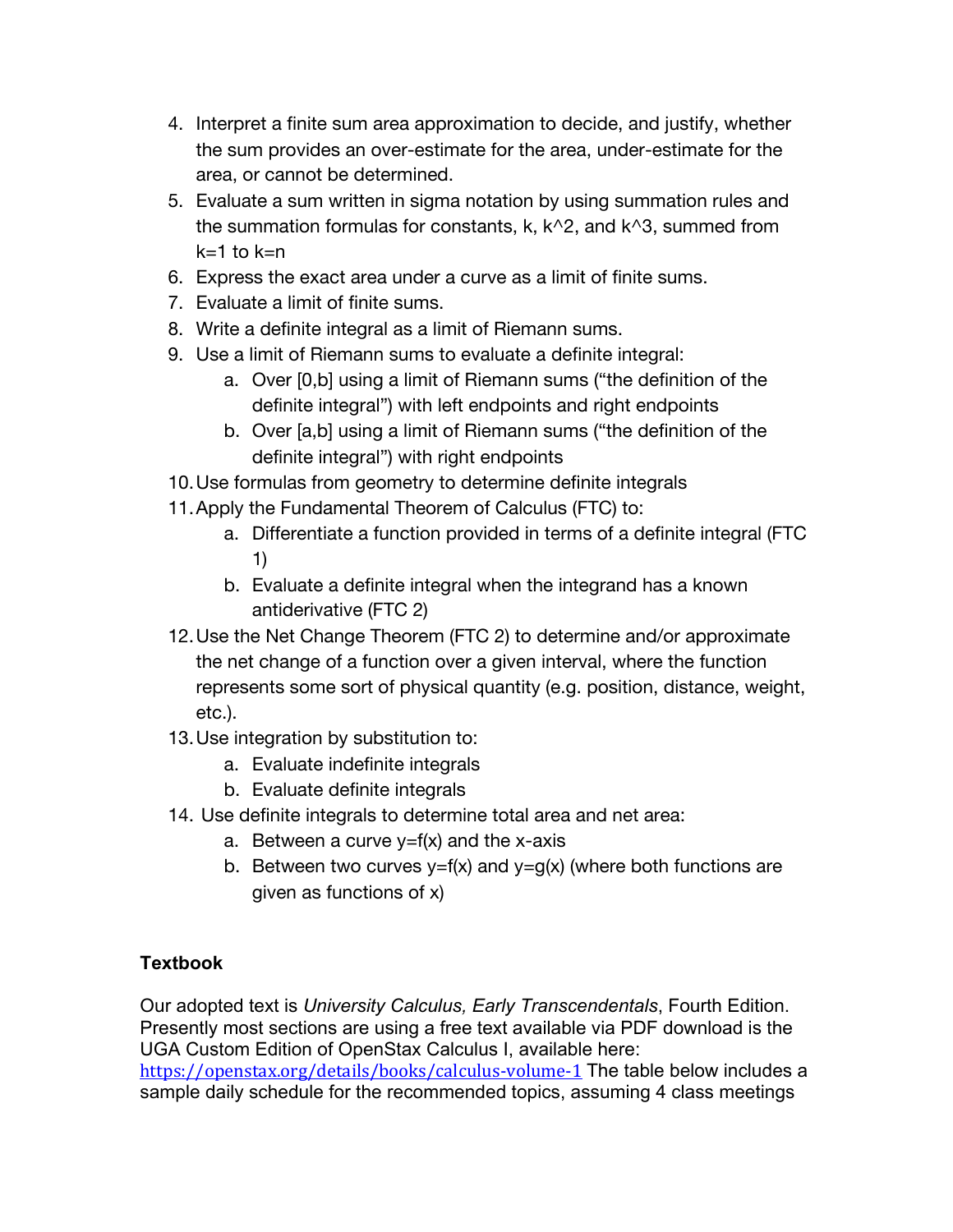| Day            | OpenStax  | Thomas    | <b>Topic</b>                                        |
|----------------|-----------|-----------|-----------------------------------------------------|
| $\mathbf 1$    | <b>NA</b> | <b>NA</b> | Course Intro (Icebreaker/Syllabus/Precal review)    |
| $\overline{2}$ | 2.1       | 2.1       | Rates of Change and Tangents to Curves              |
| 3              | 2.2, 2.3  | 2.2       | Limit of a function/limit laws                      |
| 4              | 2.2, 2.3  | 2.4       | One-sided limits                                    |
| 5              |           | Flex      | Limits - Instructor Choice (2.2/2.4)                |
| 6              | 2.4       | 2.5       | Continuity                                          |
| 7              | 4.6       | 2.6       | Limits Involving Infinity/Asymptotes                |
| 8              | 4.6       | 2.6       | Limits Involving Infinity/Asymptotes                |
| 9              | 3.1       | 3.1       | Tangents and the Derivative at a Point              |
| 10             | 3.2       | 3.2       | The Derivative as a Function                        |
| 11             | 3.3       | 3.3       | <b>Differentiation Rules</b>                        |
| 12             | 3.3       | 3.3       | <b>Differentiation Rules</b>                        |
| 13             | 3.4       | 3.4       | Derivative as Rate of Change                        |
| 14             | 3.5       | 3.5       | Derivatives of Trig Functions                       |
| 15             | 3.6       | 3.6       | The Chain Rule                                      |
| 16             |           | Flex      | Differentiation Rules - Instructor Choice (3.3-3.6) |
| 17             | 3.8       | 3.7       | <b>Implicit Diff</b>                                |
| 18             | 3.7, 3.9  | 3.8       | Derivatives of Inverse Functions, Logs              |
| 19             | 3.7, 3.9  | 3.8       | Derivatives of Inverse Functions, Logs              |
| 20             | 3.7       | 3.9       | Derivatives of Inverse Trig Functions               |
| 21             | 4.1       | 3.ten     | <b>Related Rates</b>                                |
| 22             | 4.1       | 3.ten     | <b>Related Rates</b>                                |
| 23             | 4.1       | 3.ten     | <b>Related Rates</b>                                |
| 24             | 4.2       | 3.11      | Linearization and Differentials                     |
| 25             | 4.3       | 4.1       | <b>Extreme Values</b>                               |
| 26             | 4.3       | 4.1       | <b>Extreme Values</b>                               |
| 27             | 4.4       | 4.2       | Mean Value Theorem                                  |
| 28             | 4.5       | 4.3       | Monotonic Functions and the First Derivative Test   |
| 29             | 4.5       | 4.3       | Monotonic Functions and the First Derivative Test   |
| 30             | 4.5       | 4.4       | Concavity and Curve Sketching                       |
| 31             | 4.5       | 4.4       | Concavity and Curve Sketching                       |
| 32             | 4.8       | 4.5       | Indeterminate Forms and L'Hopital's Rule            |
| 33             | 4.8       | 4.5       | Indeterminate Forms and L'Hopital's Rule            |
| 34             |           | Flex      | Curve Sketching - Instructor choice (4.2-4.5)       |
| 35             | 4.7       | 4.6       | <b>Applied Optimization</b>                         |
| 36             | 4.7       | 4.6       | <b>Applied Optimization</b>                         |
| 37             | 4.7       | 4.6       | <b>Applied Optimization</b>                         |
| 38             | 4.9       | 4.7       | Flex - Newton's Method or Instructor choice         |

per week, with 51 days of instruction, plus 4 exam review days and 4 in-class exams.